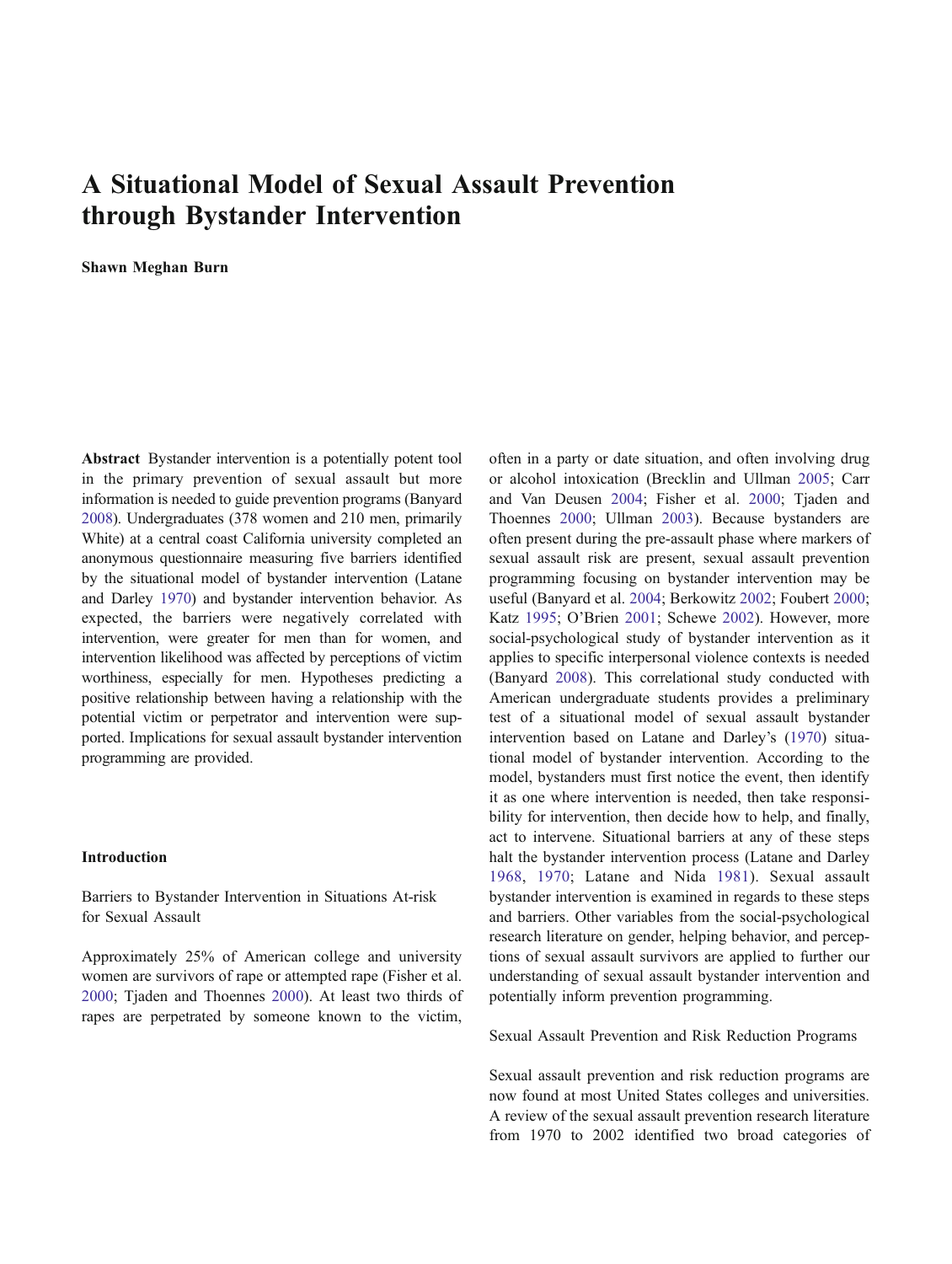programming, self-defense trainings and educational programs (Sochting et al. 2004). Mixed-gender attitude (educational) programs are more prevalent than self-defense programs and include information on sexual assault prevalence, debunking rape myths and rape supportive attitudes, discussions of gender-stereotypical behavior, and practical suggestions for safe dating behaviors (Bachar and Koss 2001; Sochting et al. 2004). Although common at universities, attitude changes usually revert to previous levels within months, men's rape-supportive attitudes sometimes increase, and there are only weak effects on sexual assault incidence (Breitenbecher 2000; Rozee and Koss 2001; Sochting et al. 2004).

Anderson and Whiston (2005) identified four primary types of content in sexual assault prevention education programs: informative (provide factual information and statistics, review myths and facts, consequences of rape, and rape scenarios); empathy focused (help participants develop empathy for rape victims); socialization focused (examine gender-role stereotyping, societal messages that influence rape); and risk reducing (teach specific strategies to reduce one's risk of rape). Their meta-analysis of 69 empirical studies found statistically significant effect sizes for rape knowledge, rape attitudes, behavioral intent, and incidence of sexual assault. However, only the category of rape knowledge reached the criteria for a moderate effect size; the other three did not meet the criteria for even a small effect size. They concluded that sexual assault education programs are somewhat effective in changing attitudes toward rape and rape knowledge, but "if effectiveness is defined solely as a decrease in sexual assault, then there is little support available from the current pool of studies" (p. 381).

#### Bystander Intervention and Sexual Assault Prevention

Recent recommendations for more effective sexual assault prevention programs include a focus on the role of the bystander (Banyard et al. 2004; Berkowitz 2002; Schewe 2002). In contrast to traditional prevention education programs that address audience members as potential perpetrators or potential victims, bystander education programs address audience members as potential bystanders that can intervene to prevent sexual assault (Banyard 2008; Lonsway et al., in preparation). The approach may include training people to interrupt a sexual assault or situations that may lead to sexual assault, teaching them to speak out against social norms supportive of sexual violence, and preparing them to provide support to survivors (Banyard et al. 2007). A bystander approach to sexual assault prevention has potential benefits. Banyard et al. (2004) suggest that bystanders can help create new community norms for intervention to prevent sexual assault, increase others' sense of responsibility for intervening and their feelings of competence, and provide role models of helping behavior. A bystander focus creates less defensiveness because people are approached as potential allies rather than as potential victims or potential perpetrators (Banyard et al. 2004; Berkowitz 2002). An emphasis on bystanders as prevention agents also reduces the burden of sole responsibility for rape avoidance often placed on the potential victim (Ullman 2007). Moreover, most sexual assaults are perpetrated by a small percentage of serial perpetrators (Lisak and Miller 2002) whose motivations for assault are complex and hard to change. If however, people can learn to recognize situations in which others are at risk for sexual assault, take responsibility for intervening, and know how to intervene, then sexual assault could potentially be reduced.

Although bystander intervention in the context of sexual assault prevention may be defined broadly, the focus here is on bystanders taking preventative action when there are markers of high-risk for the sexual assault of college women by men. For example, among college students, bystanders (friends and/or other partygoers) are frequently present in the pre-assault phase and yet do not intervene to reduce others' sexual assault risk. High-risk markers include: women going to a private location with male acquaintances, women left alone by their friends at a party or bar, intoxication (of potential victim or perpetrator or both), walking or running alone in secluded locations or at night, and the presence of a man exhibiting "pre-rape behaviors" (see Rozee and Koss 2001 for a list of possible pre-rape behaviors). The following are examples of preventative bystander intervention actions in women: a woman insists that her friend not run alone in secluded locations or at night; a group of women refuse to leave their intoxicated friend alone at a party or bar; and, women at a party prevent a woman from going to a private location with a male acquaintance. For men, examples of preventative bystander intervention behaviors include: a man reminds his male friend that consent is the difference between sex and sexual assault and that the woman is too intoxicated or underage to provide consent; a group of men prevent a man from taking an intoxicated woman to a private location; a group of men tell a man trying to take sexual advantage of another person he must leave a party. Prevention bystander intervention also includes calling or locating an authority.

The best-known model of bystander intervention is the situational model created by Latane and Darley (1970). The five-step model suggests that the decision to intervene is complex: bystanders must first notice the event, interpret it as an emergency, take responsibility for acting, decide how to act, and choose to act. Furthermore, potential barriers at any of the steps may thwart bystander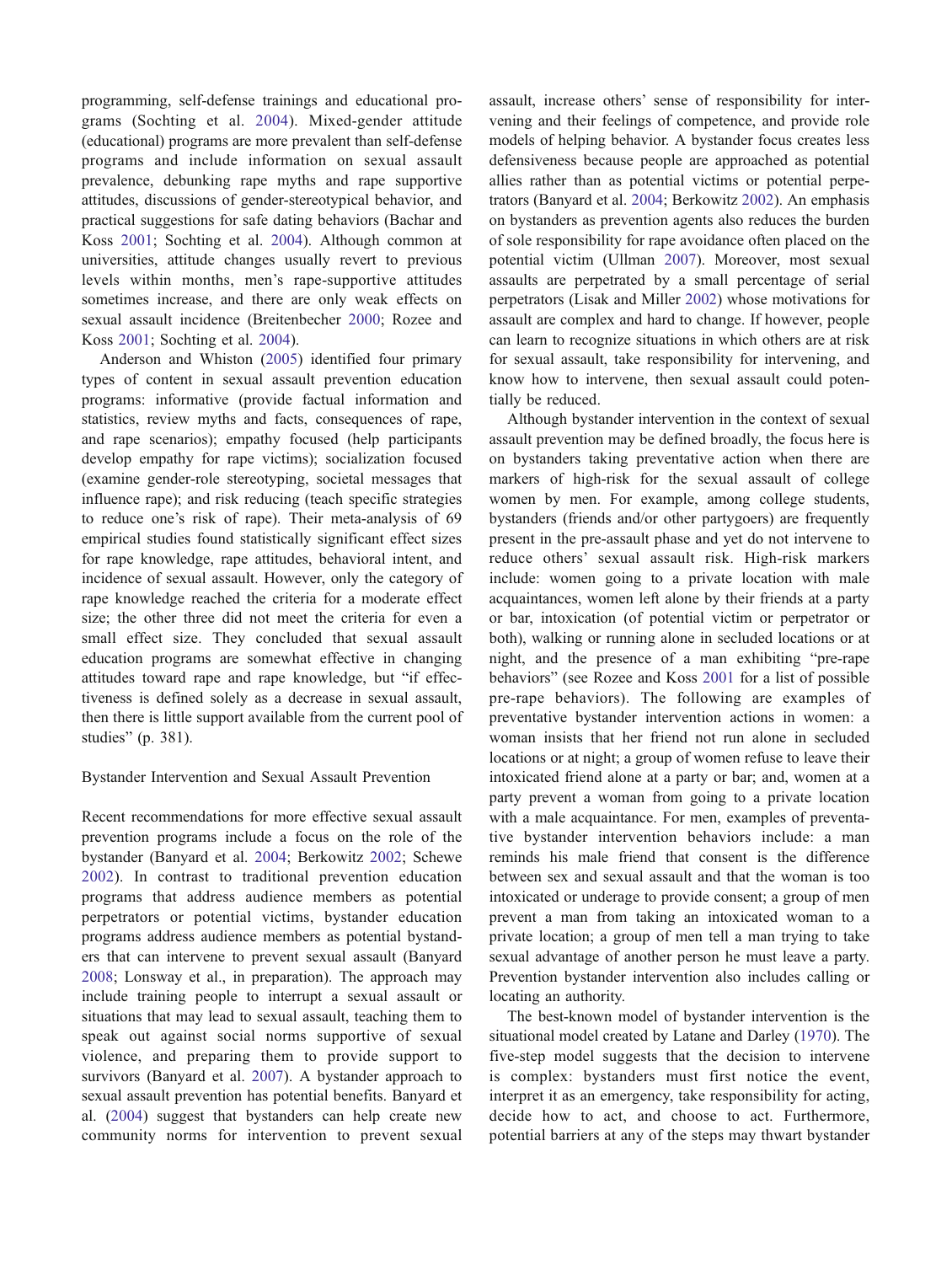intervention. The application of the model to sexual assault bystander intervention is outlined below and summarized in Table 1.

According to the situational model, the first step towards helping is for the bystander to notice the event. Bystander distraction resulting from self-focus or sensory distractions may lead to a failure to notice barrier. For example, bystanders may fail to notice a potential sexual assault at a social gathering or party because they are distracted by the noise or their own social activities. Their attentional and perceptual processes may also be compromised by intoxication.

The second step is to identify the situation as intervention appropriate. In other words, bystanders must interpret the situation as high in sexual assault risk. Ignorance or ambiguity can create a failure to identify the situation as high risk barrier. While violent and dangerous emergencies reduce ambiguity and therefore reduce the bystander effect (Fischer et al. 2005; Harari et al. 2001), sexual assault risk in many situations may be ambiguous. For example, it may be unclear whether the man talking to or touching the intoxicated woman is a danger to her. Ignorance of sexual assault risk markers or what constitutes sexual consent may also prevent interpretation of a situation as high in sexual assault risk. Women may not realize they put their friend at risk when they leave her alone at the party or bar or let her go to a private location with a man. Men may be unaware that their friend is at risk for sexually assaulting because they do not know that intoxicated women cannot provide true sexual consent. Ambiguity regarding the relationship between the potential victim and potential perpetrator may also make a difference as bystanders are less likely to intervene in

a situation involving violence against a woman if they believe there is a romantic relationship between them (Shotland and Straw 1976). Another potential problem is that when situations are ambiguous, people rely on others' reactions to help them decide what to do. Pluralistic ignorance occurs when ignorant, inactive bystanders look to other ignorant, inactive bystanders and consequently all fail to identify the situation as intervention appropriate (Latane and Darley, 1968). Banyard's (2008) finding that bystander intervention was positively associated with knowledge about sexual violence suggests that knowledge reduces this barrier because bystanders are better able to identify when others are at-risk.

The third step is to take intervention responsibility. Bystanders may recognize that another is at risk for sexually assaulting or being sexually assaulted, but will not intervene if they do not feel it is their responsibility. The failure to take responsibility barrier is affected by the presence of other bystanders, the relationship of the bystander to the potential victim or perpetrator, and beliefs about the potential victim's "worthiness." As the number of bystanders increases, responsibility becomes "diffused" such that each bystander feels a decreased sense of intervention responsibility (Latane and Darley 1970). This diffusion of responsibility is especially likely when bystanders are not cohesive and social norms do not support intervention (Rutkowski et al. 1983). Bystanders feel more responsible for intervening when they have a relationship with the potential victim or the victim is an ingroup member (Gottlieb and Carver 1980; Howard and Crano 1974; Levine et al. 2002). Levine et al. (2002) suggest that bystanders witnessing aggressive ingroup members may

Table 1 Barriers to bystander intervention in situations at risk for acquaintance rape.

| Step                     | Barrier                                     | Influences                                                                                                                                                     |
|--------------------------|---------------------------------------------|----------------------------------------------------------------------------------------------------------------------------------------------------------------|
| 1. Notice event          | Failure to notice                           | Noise and other sensory distractions                                                                                                                           |
|                          |                                             | Self focus (focus on own activities)                                                                                                                           |
| 2. Identify situation as | Failure to identify situation as high risk  | Ambiguity regarding consent or danger                                                                                                                          |
| intervention appropriate |                                             | Pluralistic ignorance                                                                                                                                          |
|                          |                                             | Ignorance of sexual assault risk markers                                                                                                                       |
| 3. Take responsibility   | Failure to take intervention responsibility | Diffusion of responsibility (likelihood greater if                                                                                                             |
|                          |                                             | there are many other possible interveners)                                                                                                                     |
|                          |                                             | Relationship of bystander to potential victim and                                                                                                              |
|                          |                                             | potential perpetrator                                                                                                                                          |
|                          |                                             | Attributions of worthiness (affected by perceived<br>choices of potential victim that increased her risk,<br>perception of potential victim's provocativeness, |
|                          |                                             | and her intoxication)                                                                                                                                          |
| 4. Decide how to help    | Failure to intervene due to skills deficit  | Action ignorance (don't know what to say or do to<br>intervene)                                                                                                |
| 5. Act to intervene      | Failure to intervene due to audience        | Social norms running counter to intervention                                                                                                                   |
|                          | inhibition                                  | Evaluation apprehension                                                                                                                                        |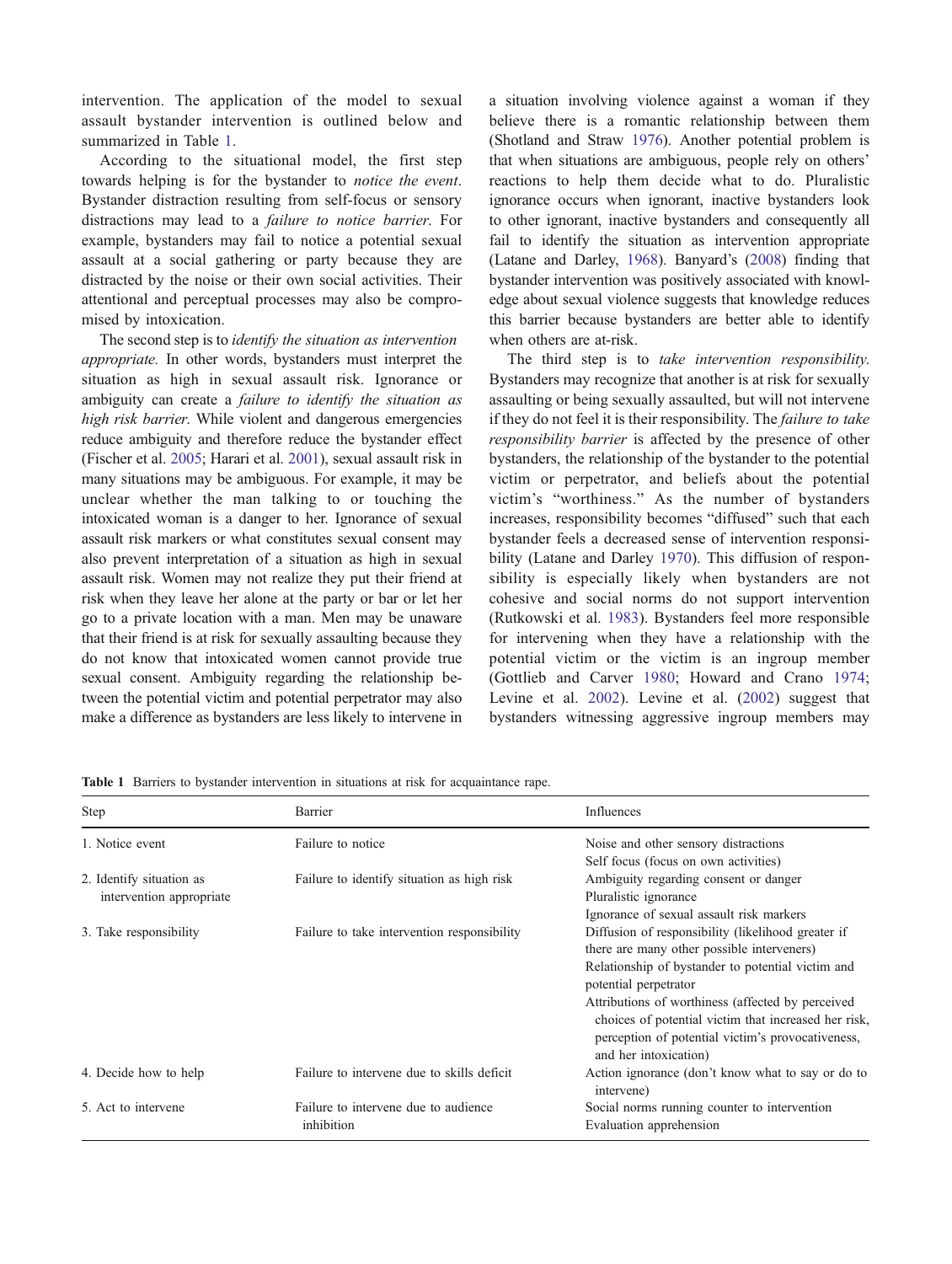exhibit ingroup bias and be less likely to intervene unless the aggressive members are seen as damaging the reputation of the group (i.e., the black sheep effect). It should be noted however that there is little research on this issue in regards to sexual assault bystander behavior with the exception of Banyard (2008), who found no relationship between knowing the victim and bystander behavior.

Attributions regarding the worthiness of the victim may also reduce feelings of intervention responsibility (Loewenstein and Small 2007). For example, greater responsibility is placed on sexual assault survivors when they dressed provocatively (Workman and Freeburn 1999; Cassidy and Hurrel 1995; Schult and Schneider 1991; Whatley 2005). Perceptions of victim worthiness are also influenced by substance use by the victim and perpetrator. When the victim and perpetrator consumed alcohol, acquaintance rape is not judged as severely by others (Norris and Cubbins 1992). Peers also tend to hold women more responsible for the act than they do men even when both the female victim and male offender were equally intoxicated (Abbey et al. 1996; Castello et al. 2006; Sampson 2003; Fogle 2000). However, one study found that when sexual assault victims were promiscuous or intoxicated, ingroup victims were perceived more positively than outgroup victims (Harrison et al. 2008). Women who drink in bars are also viewed as legitimate targets of sexual aggression (Abbey et al. 1996).

The fourth step on the path to bystander intervention is to decide how to help and the main barrier at this a failure to intervene due to a skills deficit (Cramer et al. 1988; Shotland and Heinhold 1985). Bystanders may be uncertain about what to say or do when another is at risk for assaulting or being assaulted and this may lead to a failure to intervene due to a skills deficit. One study found that self-perceptions of bystander efficacy in regards to interpersonal violence were positively associated with bystander behavior (Banyard 2008). Finally, the fifth step, act to intervene, can be impeded by bystander fears of embarrassment, awkwardness, and social concerns, leading to a failure to intervene due to audience inhibition barrier (Latane and Darley 1970). Audience inhibition may depend on "local" norms and whether they support intervention (Rutkowski et al. 1983; Schwartz and Gottleib 1980). Evaluation apprehension (anxiety at the thought of possible negative evaluations from others) may also prevent action if bystanders fear making a mistake. This inhibitory factor may be greater for newcomers seeking acceptance, such as new students and or Greek system pledges. Latane and Darley (1970) note that the potential costs of making an inappropriate response increase as the number of bystanders increase. Taken together, findings suggest that audience inhibition may reduce bystander intervention at large parties or in bars unless there are salient social norms consistent with intervention.

Gender and Sexual Assault Bystander Intervention

Although there is no research on gender differences and the situational model of bystander intervention, past research leads to some tentative gender difference hypotheses in regards to the model when applied to sexual assault prevention. For example, in comparison to men, women's greater risk of sexual assault (Tjaden and Thoennes 2000) may make sexual assault risk more salient to them thereby reducing the failure to notice barrier and the failure to identify a situation as high risk barrier. The ambiguity inherent in many high risk situations may also more adversely affect men's intervention. Men are more likely to help in emergency situations or when "heroic, chivalrous" help is appropriate (Eagly and Crowley 1986) and prevention bystander intervention often requires intervening prior to that point. Women's greater skill at reading others' emotions (Hall 1984) and their more relational, interdependent focus (Eagly 1987) may also aid in women's ability to notice and diagnose a situation as one where another woman is at risk.

A number of research findings suggest that the failure to take intervention responsibility barrier may be larger for men than women. For example, research on rape myths suggests that men may be less likely to take intervention responsibility when women are at risk for sexual assault. Rape myths are false attitudes and beliefs about rape and include a willingness to assign blame to sexual assault survivors (Lonsway and Fitzgerald 1994). Consistent with Burt's (1980) suggestion that rape myths may be used to cognitively justify rape and ignore social prohibitions against hurting others, rape myth acceptance is linked to sexual assault perpetration (cf. Aosved and Long 2006). Research finds that men tend to believe more strongly in rape myths than women (Lonsway and Fitzgerald 1994; Shechory and Idisis 2006) and this may translate into gender differences in intervention responsibility.

Perceptions of similarity between oneself and others can allow an individual to take others' perspectives (Cialdini et al. 1997), increasing feelings of empathy, which in turn, increases the likelihood of helping others when they are in need (Batson et al. 2007; Loewenstein and Small 2007). Women are more likely to identify and empathize with victims of sexual assault than men are (Ching and Burke 1999; Deitz et al. 1982; Gerber et al. 2004; Jimenez and Abreu 2003; Lambdin 2005), and men tend to be higher on rape perpetrator empathy (Smith and Frieze 2003). Consequently, women may be more likely to take intervention responsibility. Likewise, research finds that perceptions of victim worthiness influence willingness to provide help and men, more than women, place greater responsibility on sexual assault survivors when they dressed provocatively (Workman and Freeburn 1999; Cassidy and Hurrell 1995;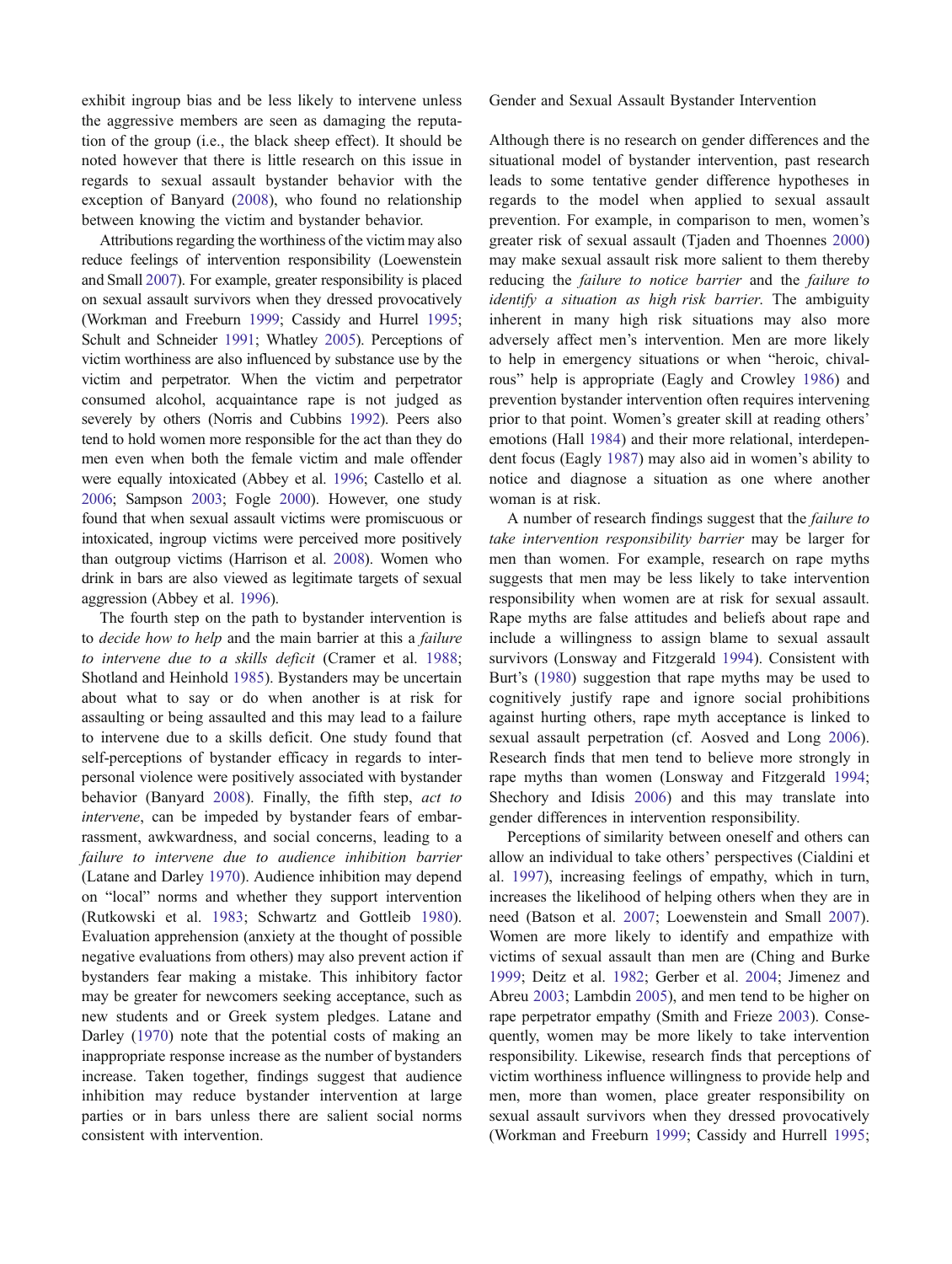Schult and Schneider 1991; Whatley 2005). In general, research suggests that attributions of responsibility to sexual assault survivors may exert a stronger negative influence on men's intervention (Gerber et al. 2004; Grant et al. 1995).

Gender differences in the failure to intervene due to a skills deficit may depend on the type of intervention needed. Here the focus is on simple, specific assertive intervention behaviors rather than behaviors characterized by heroic action (where men may be advantaged) or helping in the context of a long-term relationship such as helping a sexual assault survivor (where women may be advantaged). In the case of intervening to prevent a partygoer from going to a private location with another, reminding someone that intoxication makes consent impossible, etc., both women and men may not know what to say or do to intervene. Finally, the failure to intervene due to audience inhibition barrier may be greater for men than women to the extent that gender norms inhibit men from preventing other men from crossing the sexual consent line. For example, anecdotal and news reports suggest that some male groups may have norms against interfering with another's sexual conquest or have norms supporting maximizing sexual conquests irrespective of consent. Several studies have found that perceived norms affect men's sexual assault bystander intervention (Carlson 2008; Fabiano et al. 2003). Furthermore, women's greater empathy with the potential victim may result in reduced susceptibility to the *audience inhibition barrier*; this empathic affect may override evaluation apprehension for women more than men.

# The Current Study

The correlational study described below provides a preliminary test of a situational model of sexual assault bystander intervention based on Latane and Darley's (1970) five barrier situational model of bystander intervention. It was intended to determine whether the model might be useful for the study of sexual assault prevention bystander intervention, to determine whether some barriers to intervention may be larger than others, and to examine the ways in which gender may influence application of the model to prevention programming. Men and women responded to items measuring the five hypothesized barriers to sexual assault bystander intervention: failure to notice, failure to identify the situation as high risk, failure to take responsi bility for intervening, failure to intervene due to a skills deficit, and failure to intervene due to audience inhibition. Items measuring a potential victim's "worthiness" (e.g., sexual provocativeness or intoxication) and the bystander's relationship to the potential perpetrator and victim were also studied for their influence on sexual assault bystander intervention. Participants also responded to items regarding their sexual assault bystander intervention behavior in regards to friends and non-friends. Participant gender was studied as an independent variable affecting bystander intervention and as a potential moderator of the effects of the various factors on bystander intervention.

# Hypotheses

- H1: It is expected that the five barrier situational model of bystander intervention is applicable to sexual assault bystander intervention. The five bystander intervention barriers identified by the situational model were expected to be negatively correlated with sexual assault bystander intervention for both women and men, and in a regression analysis the barriers were expected to account for a significant portion of the variance in bystander intervention.
- H2: It was expected that men's scores on all of the bystander intervention barriers, except the failure to intervene due to a skills deficit barrier, would be significantly higher than women's. Exploratory analyses regarding the relative influence of the barriers on bystander intervention behavior were also conducted although no specific predictions were made.
- H3: It was predicted that knowing the potential victim or perpetrator would influence bystander intervention behavior. More specifically, women were expected to agree that they would be more likely to intervene when the potential victim is a friend than when the potential victim is a non-friend; men were expected to agree they would be more likely to intervene when the potential perpetrator is a friend rather than a non-friend.
- H4: Both women and men were expected to agree that when the potential victim made choices that increased her sexual assault risk they would be less inclined to intervene on her behalf; this "worthiness" effect was expected to be greater for men than women.

#### Method

### Participants

Participants were 378 female and 210 male undergraduate students from sixty academic majors at a central coast California public university. The mean age was 19.9, with a standard deviation of 2.08. Close to one-third of participants (30.8%) identified themselves as first-year students, 24% second-year, 20.6% third-year, 16.3% fourth-year, and 8% were in their fifth-year or higher. Ethnicity was primarily White (73%), followed respectively by individuals who identified themselves as having multiple ethnicities (8.4%),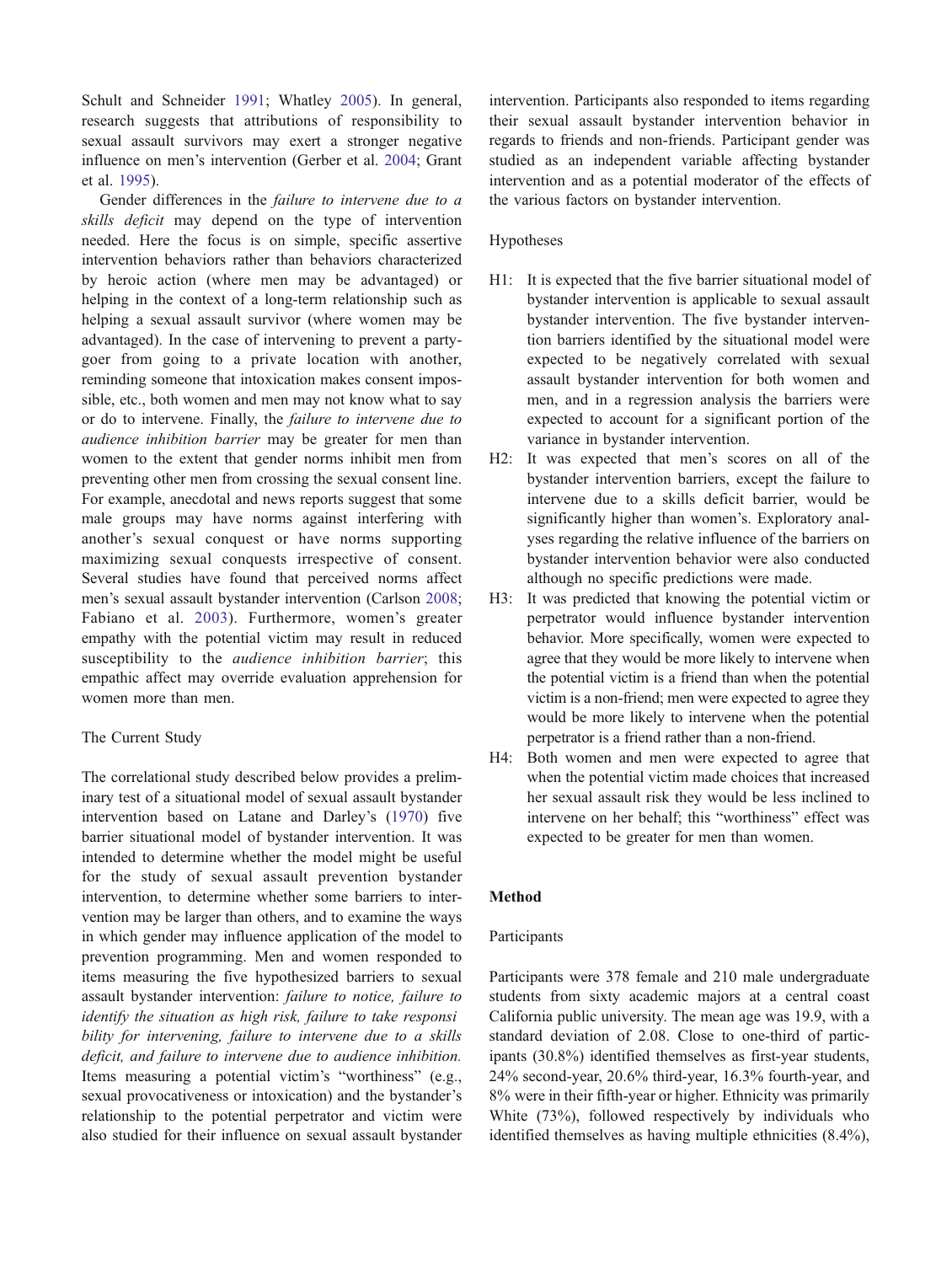Asian Americans (7.8%), Latin Americans/Hispanics (3.4%), African Americans (1.9%), those that described themselves as Other (1.9%), Pacific Islanders (1.7%), Middle Eastern/Arab (0.7%), and Native American (0.7%). Some (0.7%) declined to specify their ethnicity. Approximately 14% of women and 19% of men identified themselves as being in a sorority or fraternity and 5% of women and 16% of men were student athletes. Most data (85%) was collected in general education courses, 8% from students in psychology courses, and 7% from a student convenience sample (students in the university union, cafeteria, and library).

# Measure

Items were created by the author and an undergraduate research team and based on the situational model. Pretesting led to the elimination of items deemed redundant by pretest respondents and to minor item rewording. Participants responded to all items with a 7-point Likert scale (1=Strongly Disagree, 2=Disagree, 3=Somewhat Disagree, 4=Neither Agree nor Disagree, 5=Somewhat Agree, 6=Agree, 7= Strongly Agree) and "don't know" (0) and "non-applicable" (8) options were also provided. It should be noted that the study measures were part of a data collection that included multiple measures on several different topics related to sexual assault prevention. Consequently, questionnaire "space" limited the number of items. Also, due to data collection constraints, participants were not measured multiple times so no test-retest reliability data is available. Because this is a new area of study, other measures for purposes of establishing validity were unavailable at the time data were collected.

## Barriers to Sexual Assault Bystander Intervention

Sixteen items were used to measure the bystander intervention barriers (Appendix 1). The first barrier, failure to notice (one item) measured distractedness. The second barrier, failure to identify situation as high risk (a mean of three items,  $\alpha = .72$ ), measured ambiguity and pluralistic ignorance. The third barrier, failure to take responsibility for intervening was a mean of eight items,  $\alpha = .85$  and included items measuring diffusion of responsibility (two items), worthiness of the victim (four items), and relationship of the bystander to the potential victim or potential perpetrator (two items). The fourth barrier, failure to intervene due to a skills deficit was with a mean of two items reflecting uncertainty about how to intervene ( $\alpha$ =.89). Finally, the fifth barrier, failure to intervene due to audience inhibition was a mean of two items, one about hesitation to intervene due to a concern of appearing foolish and another

about intervention likelihood being reduced by not having the support of others ( $\alpha$ =.70).

# Bystander Intervention Behavior

Separate bystander intervention behavior items were created for women and men because the desired behaviors are somewhat different for each gender (Appendix 2). Women responded to four statements regarding their sexual assault bystander intervention in regards to friends (mean subscale  $\alpha$ =.77) and four statements regarding their sexual assault bystander intervention in regards to women in general (mean subscale  $\alpha$ =.85). A mean of the eight items from both women's subscales was used to create an overall bystander intervention index and yielded a Cronbach's alpha of .85. Similarly, men responded to four statements regarding their sexual assault bystander intervention in regards to friends (mean subscale  $\alpha$ =.73) and four statements regarding their sexual assault bystander intervention in regards to men they don't know (mean subscale  $\alpha$ =.76). The eight items from both men's subscales were also combined into a mean index of bystander intervention ( $\alpha$ =.83).

Additionally, both men and women indicated extent of agreement with two statements, one about whether participants would be more likely to intervene if they knew the potential victim and one about whether they would be more likely to intervene if they knew the potential perpetrator (Appendix 2).

# Procedure

Undergraduate women research assistants, either individually or in pairs, went to discussion sections of a large introductory psychology class and to general education classes. They also went to the student union, popular campus eating spots, and library and collected data. The research assistants introduced themselves as psychology majors helping a psychology professor conduct research on sexual assault prevention attitudes, opinions, and behaviors. They told potential participants that results would be used to improve sexual assault prevention programs on campus and that participation was expected to take approximately 15 min. Participants were provided with an informed consent which included information about local sexual assault resources, the questionnaire, and a plain white envelope. Participants were instructed to read the informed consent prior to beginning the questionnaire, and upon completion, to detach the consent form for their records, and seal their anonymous questionnaire in the envelope. Envelopes were then collected or, in some cases, brought to the front of the room and placed in a larger envelope. All participants were treated according to APA ethical guidelines.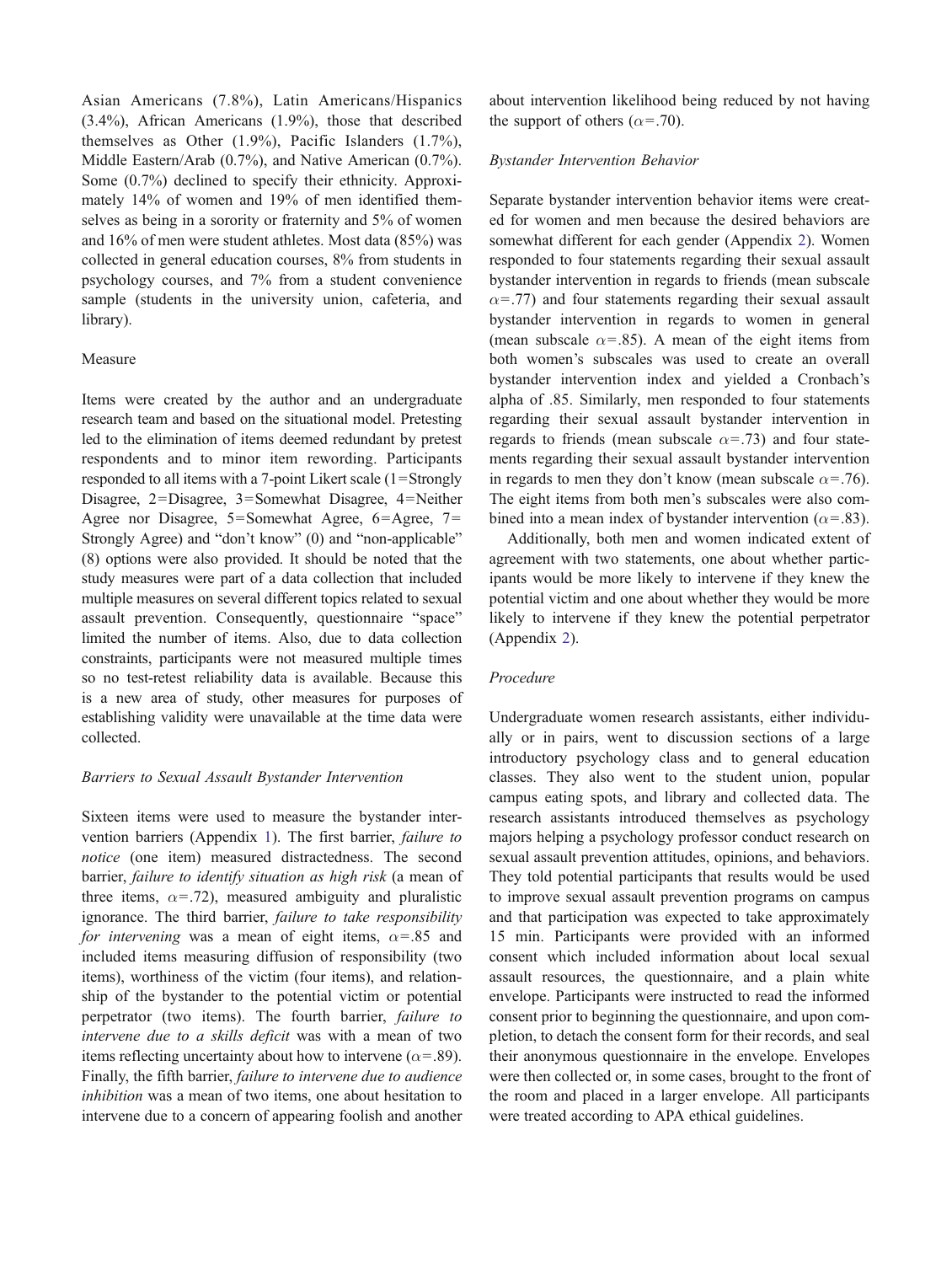#### Results

Cases were excluded from analyses using variables for which data was missing or either the "don't know" or "nonapplicable" option was chosen. Consequently, the number of cases varied depending on the analysis.

# Descriptive Data Analyses

The means and standard deviations of the main study measures appear in Table 2. A MANOVA (measure by gender) was significant, Wilks' Lambda=.241,  $F=5.13$  (6, 455),  $p<.001$ ,  $\eta^2$ =.064. Following the MANOVA, univariate ANOVAs (Table 2) were conducted and yielded significant gender differences for all measures with the exception of the Failure to Intervene Due to a Skills Deficit barrier and the item "I am more likely to intervene if I know the victim."

# Primary Analyses

Findings support HI, the hypothesis that the five barrier situational model of bystander intervention is applicable to sexual assault bystander intervention. H1 predicted that the five bystander intervention barriers of the situational model would be negatively correlated with bystander intervention behavior for both women and men and in a regression analysis that the barriers would account for a significant portion of the variance in bystander intervention. In support of H1, all coefficients (see Table 3) were significant with alpha at .01 or greater with two exceptions of .05.

A hierarchical regression procedure was conducted separately for men and women with bystander intervention (the 8 item indexes combining "friend" and "stranger" intervention) as the dependent variable and the five barrier measures entered in one block as predictor variables (see Table 4 for unstandardized and standardized beta coefficients). In support of *H1*, for women,  $R^2$  was .19,  $F(5, 244)=11.61$ ,  $p<.001$ . For men,  $R^2$  was .26,  $F(5, 135)=9.23$ ,  $p<.001$ . With all variables entered, the failure to take responsibility barrier predicted a unique portion of the variance in bystander intervention behavior over and beyond the other variables for both men and women. For women, the failure to intervene due to a skills deficit also predicted a unique portion of the variance.

H2 predicted that men's scores on the bystander intervention barriers would be significantly higher than women's scores, with the exception of the failure to intervene due to a skills deficit. A 2 (gender) $\times$ 5 (barrier) mixed-model ANOVA supported H2. The gender x barrier interaction was not significant,  $F(1, 455)=2.43$ , ns. As expected, women and men differed on the barrier factor, F (1, 455)=15.49, p<.001. A pairwise comparison (LSD,  $p<0.01$ ; mean difference .37) confirmed that the barriers were greater for men  $(M=4.22, SD=.97)$ , than for women  $(M=3.84, SD=.06)$ . A posteriori *t*-tests (alpha .01 to control for Type I error) found that men had higher means on all barriers with the exception of the failure to intervene due to a skills deficit barrier (ns).

Although no predictions were made regarding the relative influence of the barriers, it is notable that a main effect for barrier was found,  $F(1, 455)=57.78$ ,  $p<.001$ . As shown in Table 2, pairwise comparisons (LSD,  $p<01$ ) found significant differences between barrier subscales. Generally speaking, the failure to notice barrier and failure to intervene due to a skills deficit barrier were the largest and the failure to take intervention responsibility and failure to intervene due to audience inhibition barriers were the smallest.

H3 predicted that knowing the potential victim or perpetrator would influence bystander intervention behavior and was supported by the data. Women were expected to agree that they would be more likely to intervene when the potential victim is a friend than when the potential victim is a non-friend; men were expected to agree they would be

|  | Table 2 Measure means and (SDs) by gender. |  |  |  |  |  |
|--|--------------------------------------------|--|--|--|--|--|
|--|--------------------------------------------|--|--|--|--|--|

| Women      | Men        | F(1, 566) |
|------------|------------|-----------|
| 4.13(1.45) | 4.51(1.5)  | 8.28*     |
| 3.96(1.19) | 4.29(1.12) | $9.10*$   |
| 3.70(1.04) | 4.29(0.98) | $37.75**$ |
| 4.16(1.64) | 4.24(1.52) | Ns.       |
| 3.20(1.36) | 3.80(1.34) | $25.03**$ |
| 5.72(1.5)  | 5.86(1.45) | Ns.       |
| 5.14(1.7)  | 5.66(1.41) | $13.92**$ |
|            |            |           |

A seven point Likert scale was used for all items and measures (1 strongly disagree, 2 disagree, 3 somewhat disagree, 4 neither agree nor disagree, 5 somewhat agree, 6 agree, 7 strongly agree). Superscripts indicate significant subscale differences for the sample as a whole  $(p<.01)$ .  $N=378$ women and 210 men

 $*_{p<.01;}$   $*_{p<.001}$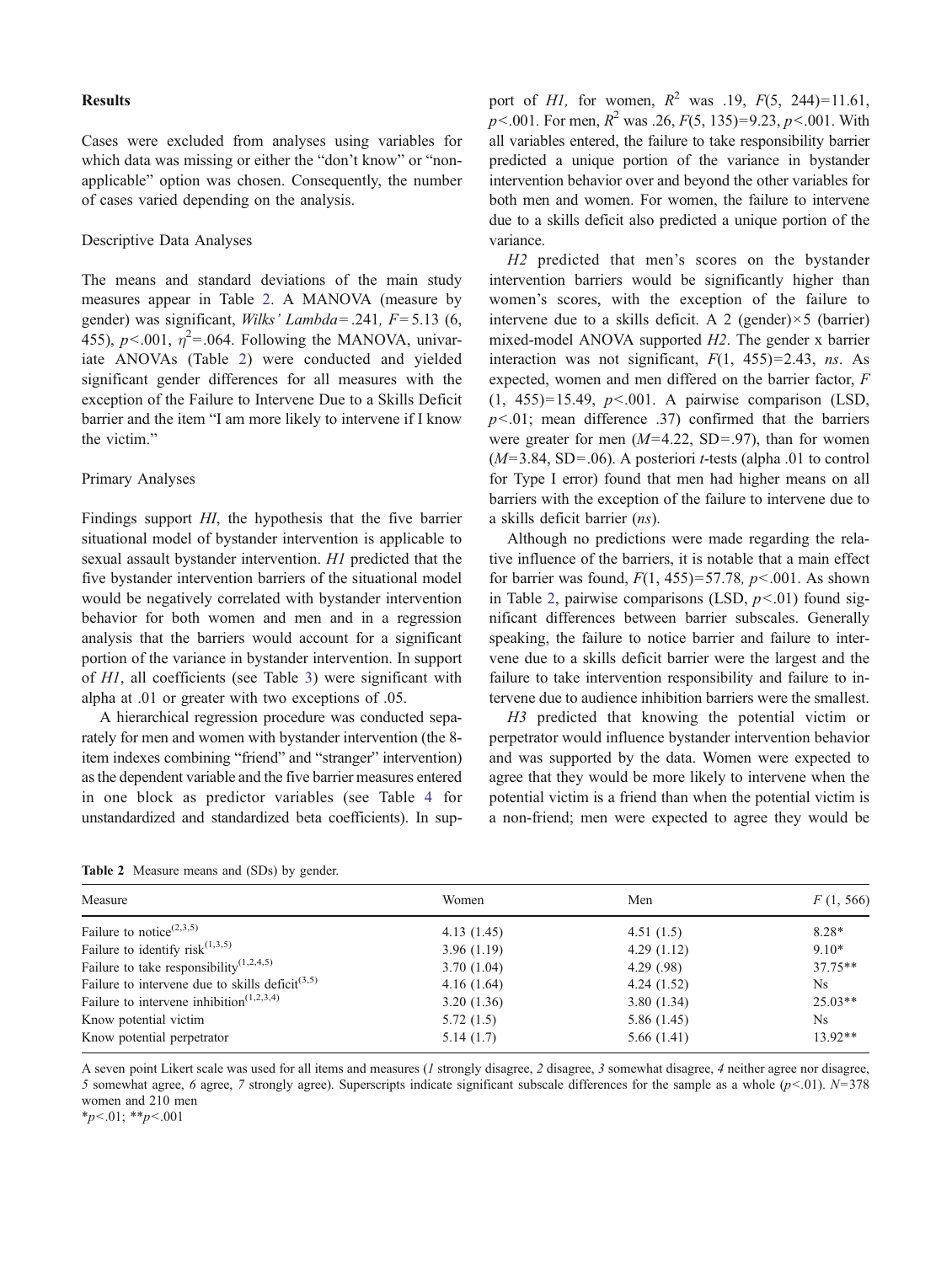Table 3 Barrier subscale correlations with bystander intervention (BI).

| Variables                                       |          |          | 3        | 4        |          | 6        |          | 8        |
|-------------------------------------------------|----------|----------|----------|----------|----------|----------|----------|----------|
| Failure to notice                               |          | $.57***$ | $.35***$ | $.29***$ | $.33***$ | $.25**$  | $.24***$ | $.20**$  |
| Failure to identify situation as risky          | $.56***$ |          | $.44***$ | $.50***$ | $.47***$ | $.31***$ | $.22**$  | $.34***$ |
| Failure to take responsibility                  | $.38***$ | $.51***$ |          | $.51***$ | $.56***$ | $.38***$ | $.22**$  | $.40***$ |
| Failure to intervene due to skills deficit      | $.20**$  | $.39***$ | $.47***$ |          | $.66***$ | $.35***$ | $.15*$   | $40***$  |
| Failure to intervene due to audience inhibition | $.23**$  | $.47***$ | $.59***$ | $.70***$ |          | $27***$  | $.13*$   | $32***$  |
| BI total                                        | $.24**$  | $39***$  | $.43***$ | $.37***$ | $.41***$ |          | $.85***$ | $89***$  |
| BI friend                                       | $.32***$ | $.36***$ | $.40***$ | $.29***$ | $.31***$ | $.86***$ | $.54***$ |          |
| BI stranger                                     | $.15*$   | $29***$  | $.25***$ | $.34***$ | $.34***$ | $.91***$ | $.60***$ |          |

Coefficients above the diagonal are for women ( $n=250$ ), below the diagonal for men ( $n=141$ )

 $*_{p<.05}$ ;  $*_{p<.01}$ ;  $*_{p<.001}$ 

more likely to intervene when the potential perpetrator is a friend rather than a non-friend. Paired samples t-tests were conducted to compare scores on the bystander intervention friends subscale and the bystander intervention strangers subscale. These were conducted separately for women and men (recall that the subscales were comprised of different items for each gender). In both cases, bystander intervention was significantly greater in the case of friends (see Table 5). Mean responses to two items asking directly about the influence of knowing the potential victim ("I am more likely to intervene to prevent sexual assault if I know the potential victim than if I do not," and "I am more likely to intervene to prevent sexual assault if I know the potential perpetrator than if I do not") also support  $H3$  (see Table 2) as means on the items reflected agreement.

H4 predicted that both women and men would agree that when the potential victim made choices that increased her sexual assault risk they would be less inclined to intervene on her behalf; this "worthiness" effect was expected to be greater for men than women. Consistent with H4, a 2 (gender)×4(worthiness items) mixed-model ANOVA found a main effect for gender,  $F(1,536)=44.72$ ,  $p<.001$ , and a pairwise comparison (LSD,  $p<.001$ ; mean difference .76) confirmed that men  $(M=3.86, SD=1.26)$ , more strongly agreed than women  $(M=3.10, SD=1.26)$  that worthiness affected their intervention likelihood. Gender differences were found on all four worthiness items. A main effect for worthiness was also found,  $F(1,536)=232.17, p<.001$ . Table 6 shows results from pairwise comparisons (LSD,  $p$ <.001) signifying that the potential victim's intoxication had the smallest impact on intervention intentions. The gender×worthiness interaction was significant,  $F(1,536)$ = 13.76,  $p<0.001$ , indicating that the differences between genders varied based on worthiness item. Specifically, the difference between the genders was smaller on the victim intoxication item (mean difference=.45) than it was on the other three items (where mean differences were .91, .82, and .83).

# Discussion

Bystander intervention is a potentially potent tool in the primary prevention of sexual assault but more research is needed to guide prevention programming (Banyard 2008). If people can learn to recognize situations in which others are at risk for sexual assault, take responsibility for intervening, know how to intervene, and follow through with action, then sexual assault could potentially be reduced. The five barrier situational model of bystander intervention suggests that distraction, ignorance and ambiguity, failure to take responsibility, skills deficits, and audience inhibition may be barriers to bystander intervention (Latane and Darley 1970). Findings from this explor-

Table 4 Summary of hierarchical regression analysis for barrier variables predicting bystander intervention.

| Variable                                        | Women |      |         | Men |      |        |  |
|-------------------------------------------------|-------|------|---------|-----|------|--------|--|
|                                                 | Β     | SE B | B       | B   | SE B | В      |  |
| Step 1                                          |       |      |         |     |      |        |  |
| Failure to notice                               | .05   | .05  | .07     | .00 | .06  | .01    |  |
| Failure to identify situation as risky          | .07   | .07  | .09     | .17 | .10  | .17    |  |
| Failure to take intervention responsibility     | .25   | .07  | $.25**$ | .24 | .11  | $.21*$ |  |
| Failure to intervene due to skills deficit      | .11   | .05  | $.19*$  | .08 | .08  | .12    |  |
| Failure to intervene due to audience inhibition | .04   | .06  | .06     | .10 | .10  | .12    |  |

 $*_{p<.05}$ ; \*\*  $p<.01$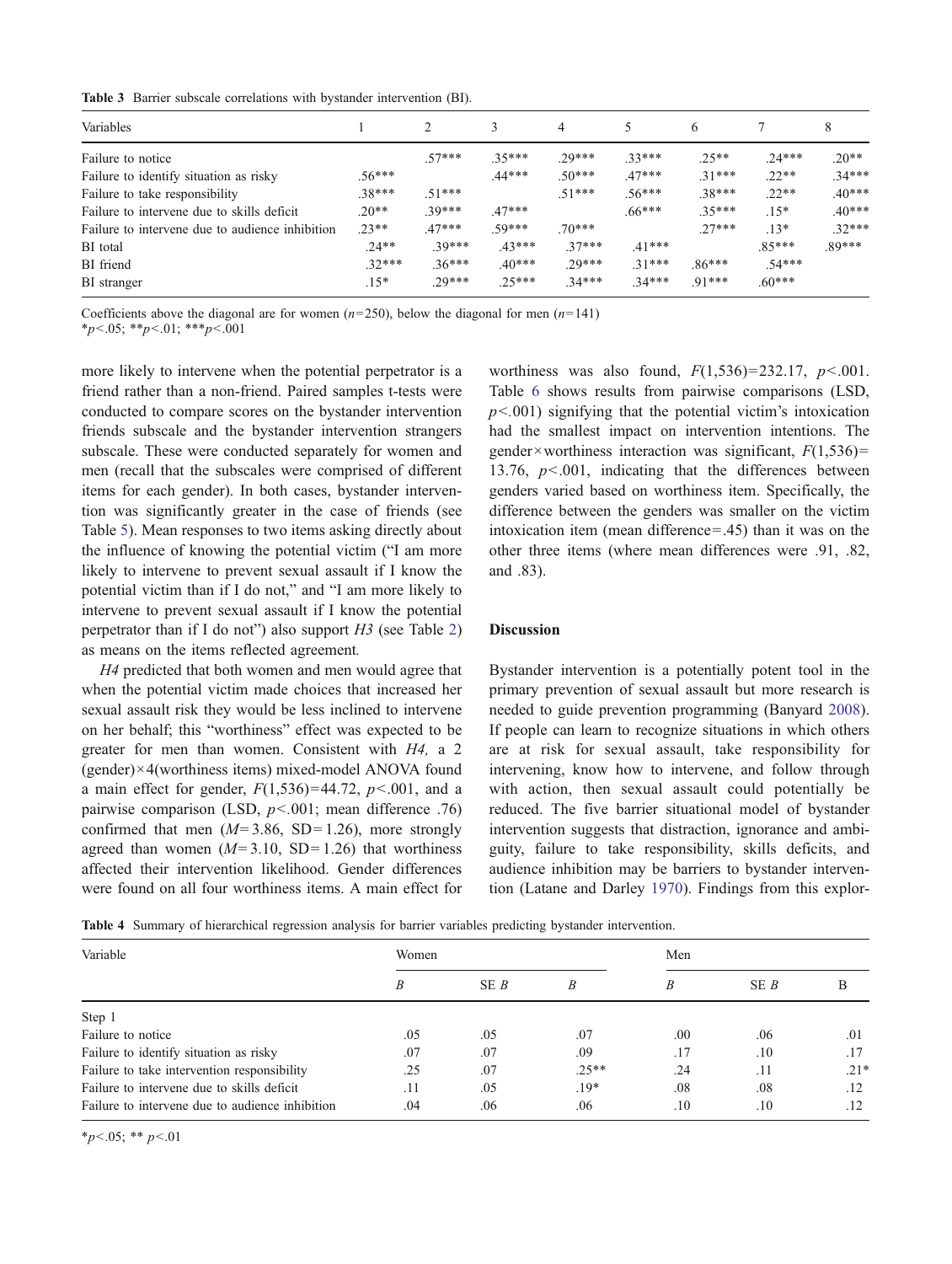Table 5 Paired samples  $t$  tests for bystander intervention friends (BI F) and strangers (BI S).

|       | BI F |           |                |      | CI      |      |
|-------|------|-----------|----------------|------|---------|------|
|       | M    | <b>SD</b> | $\overline{M}$ | SD.  |         |      |
| Women | 5.52 | 1.02      | 4.90           | 1.20 | .49 .74 | 9.63 |
| Men   | 5.03 | 1.06      | 4.55           | 1.44 | .30 .64 | 5.30 |

Degrees of freedom for women was 286 and for men 171

\*All significant at  $p < .001$ 

atory study support the applicability of the situational model of bystander intervention to bystander intervention in situations high in risk for sexual assault. For both men and women, all five barriers were negatively correlated with sexual assault bystander intervention behavior and together accounted for a significant portion of the variance in bystander intervention behavior. The study also found that the bystander intervention barriers identified by the situational model pose a greater barrier to men's intervention than women's intervention, with the exception of the failure to intervene due to a skills deficit. These gender differences could result from women's awareness of their greater sexual assault risk relative to men's, and their identification with, and subsequent empathy for sexual assault survivors (Gerber et al. 2004; Jimenez and Abreu 2003, Lambdin 2005).

The situational model suggests that a failure to notice a high-risk situation is the first barrier to bystander intervention. This barrier may be of special concern in group situations where people are focused on their own partying or social interactions. Results from this study suggest this is one of the largest barriers to bystander intervention. Reducing this barrier could include informing people about the barrier and training them to be alert for it, and promoting the idea that party hosts or designated drivers should assume this as part of their role. Study results also indicate that a failure to identify a situation as high-risk is a significant intervention barrier, therefore, it may be useful for sexual assault bystander intervention education to include components designed to help participants identify real-world situations high in sexual assault risk. Such situations may include intoxication, going to a private location with an acquaintance, "red flag" perpetrator behaviors, and situations where sexual consent is not possible due to factors such as intoxication or age. In a successful college bystander education program, Banyard et al. (2007) included program content to improve students' ability to identify high-risk situations. Survey research can be used to identify informational deficits so that they can be targeted for remediation. Intervention education directed at reducing this barrier might also include information on the dangers of pluralistic ignorance so that bystanders are less likely to interpret others' inaction as meaning no sexual assault threat is present.

Increasing the salience of prosocial bystander intervention norms may be helpful in overcoming the barriers of failure to take intervention responsibility and failure to intervene due to audience inhibition. For example, the Mentors in Violence Project (Katz 1995) encourages male student-athletes to become leaders in delegitimizing "rapesupportive" and "battering-supportive" attitudes. Injunctive normative information ("what people should do" norms) emphasizing that peers believe bystander intervention is appropriate can be used in presentations and marketing. This is consistent with a social norms marketing approach to sexual assault prevention (see Berkowitz 2004). Such information should be derived from local surveys. For example, "Over 90% of ABC university students say it's your responsibility to intervene when another is at-risk for sexual assault," or "97% of ABC university men say you should interfere with another guy's 'action' if it might prevent a sexual assault."

Because study results also suggest that some bystanders may fail to intervene due to a skills deficit, bystander

Table 6 Victim worthiness: means and (SDs) by gender.

| Worthiness variables                                                                                               | Men        | Women      |
|--------------------------------------------------------------------------------------------------------------------|------------|------------|
| Less likely to intervene if potential victim made choices that increased risk <sup><math>(2,3,4)</math></sup>      | 4.08(1.57) | 3.16(1.48) |
| Less likely to intervene if potential victim dressed provocatively, or acted provocatively $(1,4)$                 | 4.28(1.63) | 3.47(1.65) |
| Feel less responsible for intervening if potential victim is dressed provocatively, or acted provocatively $(1,4)$ | 4.27(1.58) | 3.44(1.62) |
| Less likely to intervene if potential victim is intoxicated $(1,2,3)$                                              | 2.86(1.28) | 2.41(1.30) |

Complete items are in Appendix 1. Women and men's means were all significantly different at  $p<001$ . Superscripts indicate significant differences between variables for the entire sample  $(p<0.1)$ . Seven point Likert scale (1 strongly disagree, 2 disagree, 3 somewhat disagree, 4 neither agree nor disagree, 5 somewhat agree, 6 agree, 7 strongly agree ( $N=345$  women and 193 men)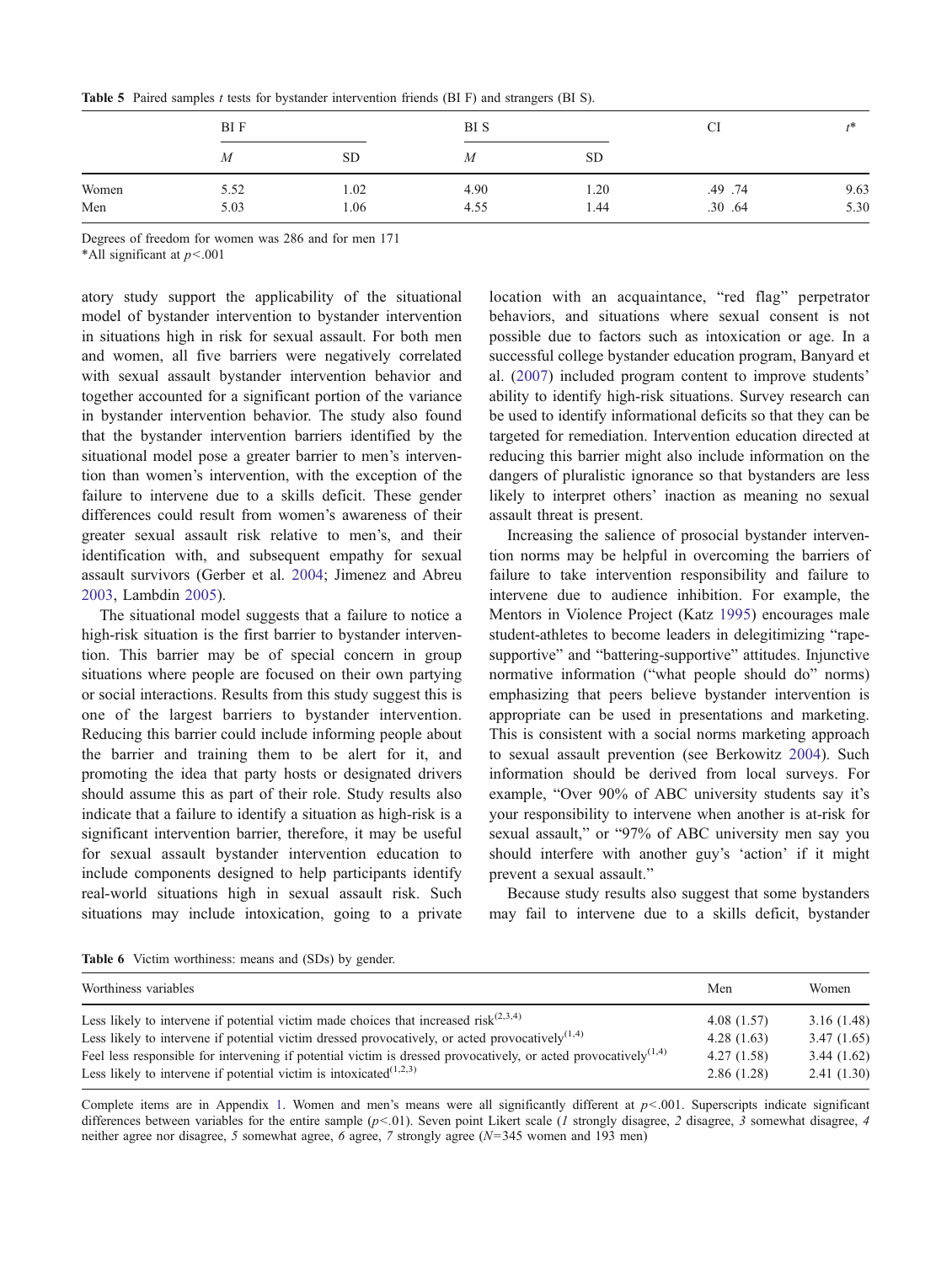intervention education may be more effective when it includes specific information regarding action options and the language of intervention. For instance, university students should be provided with intervention options such as getting the potential victim out of the situation, joining with others to ask a potential perpetrator to back off, reminding a potential perpetrator that consent is not possible due to the potential victim's age or intoxication, or calling an authority. Potential bystander interveners may also need simple phrases for prevention intervention such as, "You're coming with us. We can't leave you here and put you at risk for sexual assault" or, "Sorry, she's too intoxicated to provide consent." Banyard et al. (2007) used active learning exercises, including role plays, to help potential bystanders develop the skills needed for sexual assault intervention. Potter et al. (2008) used posters with scenarios and specific behavioral suggestions to promote knowledge of bystander intervention behaviors in regards to several types of violence against women.

As predicted based on past research (Gerber et al. 2004; Grant et al. 1995), the perception that a potential victim made choices or behaved in ways that increased her sexual assault risk was found to reduce bystander intervention intentions, with this effect greater for men than women. This finding underscores the need for sexual assault prevention interventions, regardless of focus, to also emphasize that regardless of what a woman did or did not do, it is not her fault if she is sexually assaulted. For example, we can add to presentations phrasing such as "Although there are things women can do to reduce their sexual assault risk, this does not mean that if a woman is sexually assaulted it's her fault—the blame always lies with the person that committed the assault." To reinforce the belief that it's never the survivor's fault, we can also use normative information (i.e., "95% of ABC university men agree, it doesn't matter how a woman is dressed, how she's acting, or whether she's intoxicated, you should intervene if she's at risk for sexual assault."). Emphasizing that it's never the survivor's fault may also increase empathy and support for survivors. Research on how we may effectively reduce this "worthiness effect" is needed to guide these efforts.

Some research (Gottleib and Carver 1980; Howard and Crano 1974; Levine et al. 2002) suggests the relationship of the bystander to the potential victim or perpetrator increases people's feelings of intervention responsibility but Banyard (2008) found no relationship between knowing the victim and sexual assault bystander intervention behavior. This study found that both men and women agreed that knowing the potential victim or perpetrator positively affected their bystander intervention likelihood. Additionally, for women sexual assault bystander intervention was greater when the potential victim was a friend, and men's intervention in

regards to potential perpetrators was greater when that person was a friend. Although more research is needed, efforts to promote bystander intervention might capitalize on these findings. Normative data can be used to emphasize peoples' responsibility to reduce their friends' risk of sexual assault and friends' risk of sexually assaulting. For example, "98% of ABC university women say you should never leave your woman friend alone at a bar or party;" or "97% of ABC university men agree that to keep your friends out of trouble, you should stop them from doing things that might meet the definition of sexual assault." It is possible that prevention bystander intervention efforts may be more successful when promoted as consistent with friendship norms, or as consistent with important collectivist social identities (i.e., "sisterhood" or "brotherhood" norms in the case of sororities and fraternities, or team norms in the case of athletes).

This study found that men agreed significantly more than women that knowing the potential perpetrator made them more likely to intervene. This finding supports a "black sheep effect" that may promote intervention rather than an ingroup bias that might inhibit it (Levine et al. 2002). It is possible that men's bystander intervention could be enhanced by taking advantage of this effect. This could be done by emphasizing how sexual assault perpetrators harm the reputation of all men (e.g., "Don't let a few bad men hurt the reputation of all men. Intervene when another man is at risk for sexually assaulting") or, how the group (team or fraternity) is hurt when members are accused of sexual assault perpetration.

#### Limitations

Like most studies utilizing self-report, this study is subject to social desirability biases. Despite efforts to ensure anonymity, participants may have been reluctant to acknowledge that their intervention actions might be influenced by victim worthiness or social acceptability (means on these items were especially low). Bystander intervention behavior means were high and while this may have resulted from the fact that many study participants were likely exposed to university sexual assault prevention programming and social marketing that included bystander intervention education, it could also result from social desirability biases.

Conceptual replications of the study are desired due to the abbreviated measures of bystander intervention and barriers. Ideally, such replications would include measures of actual bystander behavior. This study was part of a larger study on sexual assault risk reduction and prevention norms and the number of items was consequently limited. Although the measures had acceptable internal reliabilities and face validity, psychometrically sound measures are needed for further study. Another shortcoming is limited realism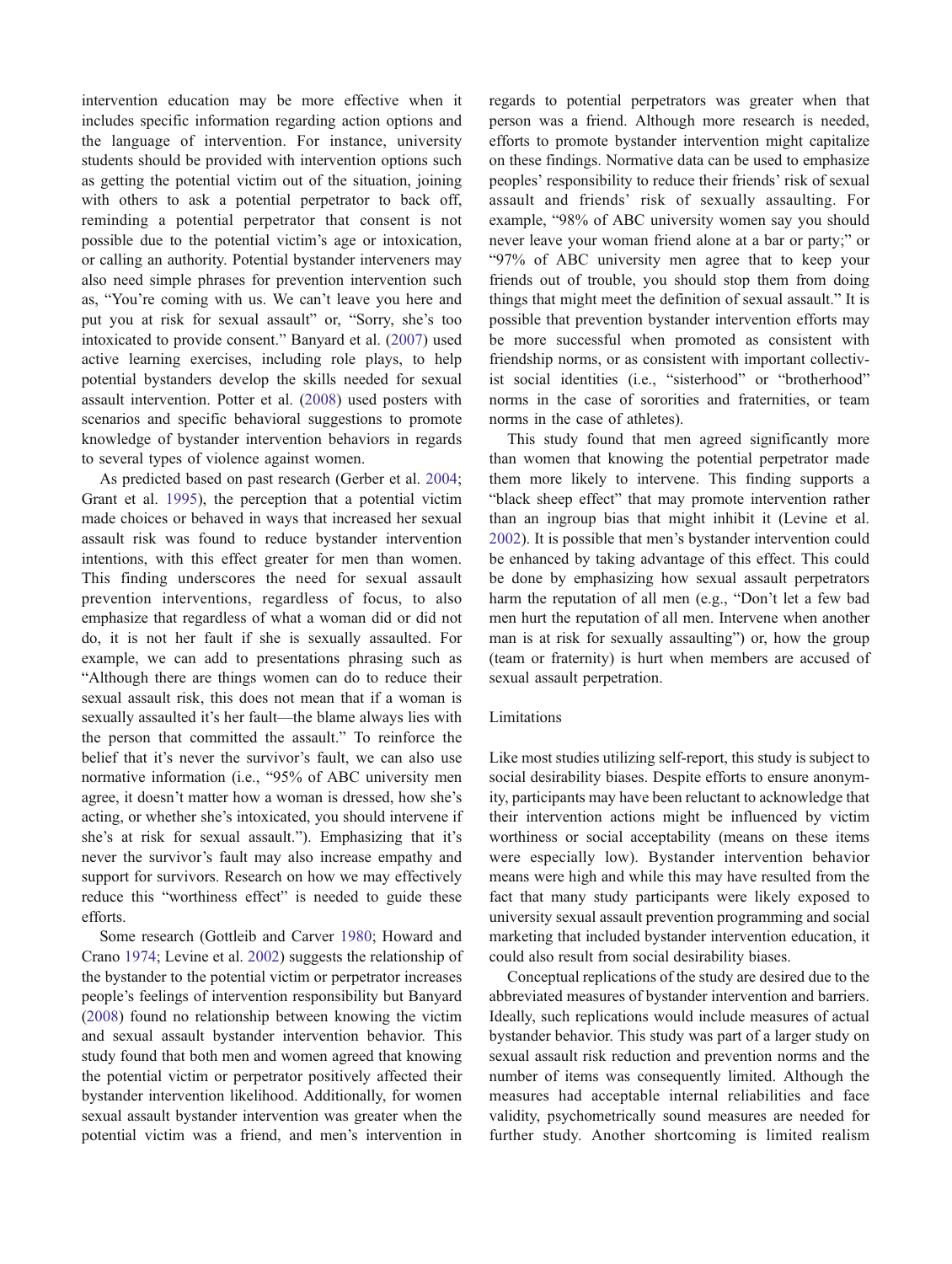stemming from general items about the intervention barriers. Participants may have had difficulty anticipating how they would respond to the barriers and their real-world responses could differ from their estimations. Replications of the study might employ the use of vignettes to increase realism.

Lack of diversity in the sample is another shortcoming. Participants were young adults at a public California university and primarily White. All but seven identified themselves as heterosexual. Additionally, although some barriers may operate in some subcultures (i.e., fraternities, sororities, first-year students, etc.) more than others, this hypothesis was not tested due to small subgroup sample sizes. This paper focused on a situational model of bystander of intervention in regards to acquaintance sexual assault in an American university social context and generalization to other contexts and types of sexual assault cannot be assumed; the barriers may operate to a greater or lesser extent depending on the social context. Finally, although responses were anonymous, there is the possibility that results were biased because the data was collected by women research assistants.

# Conclusions

As Latane and Darley (1970) noted, the decision to intervene is complex and bystanders must surmount a number of barriers before helping. This exploratory study supports the idea that all five barriers postulated by a situational model of prevention bystander intervention may influence intervention likelihood. The cumulative impact of the barriers on sexual assault prevention bystander intervention may be considerable given that bystanders must successively surmount all five barriers before intervening. Programs intended to promote bystander intervention in situations at-risk for sexual assault may be more effective if they address the barriers identified by a situational model of sexual assault prevention bystander intervention. Many of these barriers may be addressed through the presentation of common high-risk scenarios and intervention options during the mandatory sexual assault prevention and risk reduction programming common at universities. Prevention programming should also emphasize bystander responsibility and persuade potential bystanders that intervention is appropriate regardless of choices the potential victim made. Social marketing can be used to reinforce key messages. For example, reminder messaging can appear in student newspaper or radio ads, on bookmarks given away at the library or with textbook purchases, and on prompts in public locations such as on the back of residence hall bathroom stalls. These tactics may be useful in promoting prevention bystander intervention norms and intervention behaviors and should be examined by future researchers for their effectiveness as sexual assault prevention tools.

Acknowledgment The author would like to thank the editor and anonymous reviewers for their comments as well as undergraduates Alyssa Bogetz, Kelli June, Jennifer Ledbetter, Caitlin Busso, Stephanie Marasco, Caitlin Madden, Linda Sosa, and Casey Tolosa, who assisted in various tasks such as collecting literature, question naire pretesting, data collection, data entry, and proofreading.

# Appendix 1

Barrier Subscale Items

# Failure to Notice

1. At a party or bar, I am probably too busy to be aware of whether someone is at risk for sexual assault.

Failure to Identify Situation as High Risk

- 1. In a party or bar situation, I find it hard to tell whether a guy is at risk for sexually assaulting someone.
- 2. In a party or bar situation, I think I might be uncertain as to whether someone is at-risk for being sexually assaulted.
- 3. Even if I thought a situation might be high in sexual assault risk, I probably wouldn't say or do anything if other people appeared unconcerned.

Failure to Take Intervention Responsibility

- 1. Even if I thought someone was at risk for being sexually assaulted, I would probably leave it up to others to intervene. (diffusion of responsibility)
- 2. If I saw someone I didn't know was at risk for being sexually assaulted, I would leave it up to his/her friends to intervene. (diffusion of responsibility)
- 3. I am less likely to intervene to reduce a person's risk of sexual assault if I think she/he made choices that increased their risk. (worthiness)
- 4. If a person is dressed provocatively, or acts provocatively, I am less likely to intervene to prevent others from taking sexual advantage of them. (worthiness)
- 5. If a person is extremely intoxicated I am less likely to intervene to prevent others from taking sexual advantage of them. (worthiness)
- 6. If a person is dressed provocatively, or acts provocatively, I feel less responsible for preventing others from taking sexual advantage of them. (worthiness)
- 7. I am more likely to intervene to prevent sexual assault if I know the potential victim than if I do not. (relationship of bystander to potential victim)
- 8. I am more likely to intervene to prevent sexual assault if I know the person that may be at risk for committing sexual assault than if I do not know him. (relationship of bystander to potential perpetrator)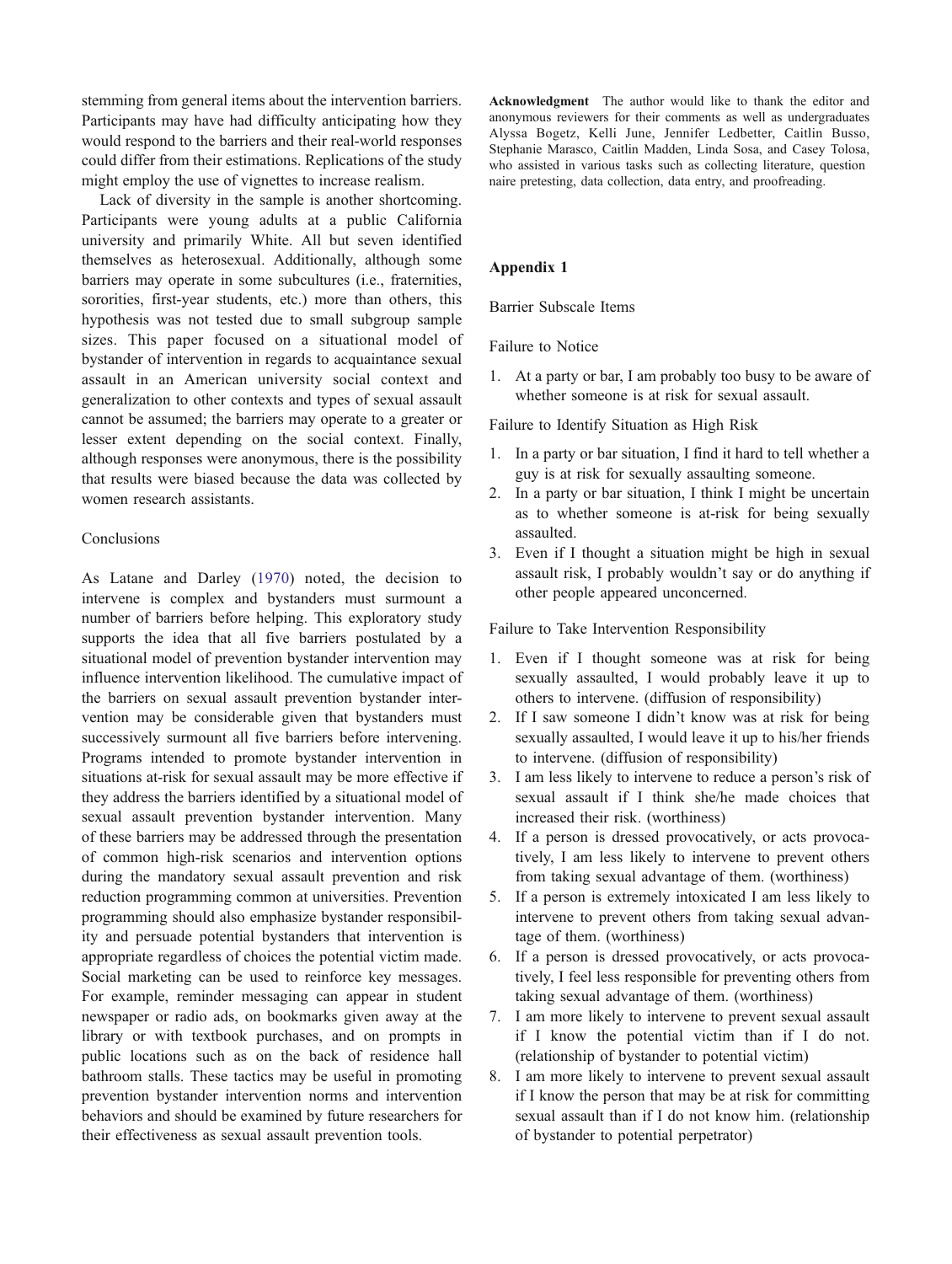Failure to Intervene Due to a Skills Deficit

- 1. Although I would like to intervene when a guy's sexual conduct is questionable, I am not sure I would know what to say or do.
- 2. Even if I thought it was my responsibility to intervene to prevent sexual assault, I am not sure I would know how to intervene.

Failure to Intervene Due to Audience Inhibition

- 1. I am hesitant to intervene when a man's sexual conduct is questionable because I am not sure other people would support me.
- 2. Even if I thought it was my responsibility to intervene to prevent a sexual assault, I might not out of a concern I would look foolish.

# Appendix 2

Bystander Intervention Items

# Women

- 1. To reduce sexual assault risk, I never leave a friend alone at a party or bar even if the friend insists she'll be all right.
- 2. I try to be a good friend by not letting my intoxicated female friends go to a private location with a guy.
- 3. To reduce sexual assault risk, I discourage my friends from going to a private location with a male acquaintance.
- 4. I remind my female friends to take actions to reduce sexual assault risk.
- 5. If I see a man pressuring a woman to leave a party or bar with him, I intervene.
- 6. If I see a situation in which it looks like someone will end up being taken advantage of sexually, I intervene.
- 7. If I see someone "putting the moves" on a person that is very intoxicated, I say or do something about it.
- 8. If I hear someone making inappropriate sexual comments to someone else, I say or do something about it.

Men

- 1. To keep my friends out of trouble, I stop them from doing things that might meet the definition of sexual assault.
- 2. I intervene if I see a friend trying to take advantage of someone's intoxicated state to have sex with them.
- 3. I say something if I hear a friend talking about getting someone intoxicated in order to have sex with them.
- 4. I discourage my friends from talking about women in sexually degrading ways.
- 5. I will interfere with another guy's "action" if I think it might stop them from possibly committing a sexual assault.
- 6. I intervene if I see a stranger or acquaintance trying to take advantage of someone's intoxicated state to have sex with them.
- 7. I say something if I hear a stranger or acquaintance talking about taking sexual advantage of someone's intoxicated state.
- 8. I discourage strangers or acquaintances if I hear them talking about women in sexually degrading ways.

Both Women and Men

- 1. I am more likely to intervene to prevent sexual assault if I know the potential victim than if I do not.
- 2. I am more likely to intervene to prevent sexual assault if I know the potential perpetrator than if I do not.

# References

- Abbey, A., Ross, L. T., McDuffie, D., & McAuslan, P. (1996). Alcohol and dating risk factors for sexual assault among college women. Psychology of Women Quarterly, 20, 147 169.
- Anderson, L. A., & Whiston, S. C. (2005). Sexual assault education programs: a meta analytic examination of their effectiveness. Psychology of Women Quarterly, 29, 374 388.
- Aosved, A. C., & Long, P. J. (2006). Co occurrence of rape myth acceptance, sexism, racism, homophobia, ageism, classism, and religious intolerance. Sex Roles, 55, 481 492.
- Bachar, K. J., & Koss, M. P. (2001). From prevalence to prevention: Closing the gap between what we know about rape and what we do. In C. M. Renzetti, R. K. Bergen, & J. L. Edelson (Eds.), Sourcebook on violence against women (pp. 117 142). Thousand Oaks: Sage.
- Banyard, V. (2008). Measurement and correlates of prosocial bystander behavior: the case of interpersonal violence. Violence and Victims, 23, 83 97.
- Banyard, V. L., Plante, E. G., & Moynihan, M. M. (2004). Bystander education: bringing a broader community perspective to sexual violence prevention. Journal of Community Psychology, 32, 61 79.
- Banyard, V. L., Moynihan, M. M., & Plante, E. G. (2007). Sexual violence prevention through bystander education: an experi mental evaluation. Journal of Community Psychology, 35, 463 481.
- Batson, D. C., Eklund, J. K., Chermok, V. L., Hoyt, J. L., & Ortiz, B. G. (2007). An additional antecedent of empathic concern: valuing the welfare of the person in need. Journal of Personality and Social Psychology, 93, 65 74.
- Berkowitz, A. D. (2002). Fostering men's responsibility for preventing sexual assault. In P. A. Schewe (Ed.), Preventing violence in relationships: Intervention across the lifespan (pp. 163 196). Washington, DC: American Psychological Association.
- Berkowitz, A. D. (2004). An overview of the social norms approach. In L. Lederman, L. Stewart, F. Goodhart, & L. Laitman (Eds.), Changing the culture of college drinking: A socially situated prevention campaign (pp. 187 208). Creskill, NJ: Hampton Press.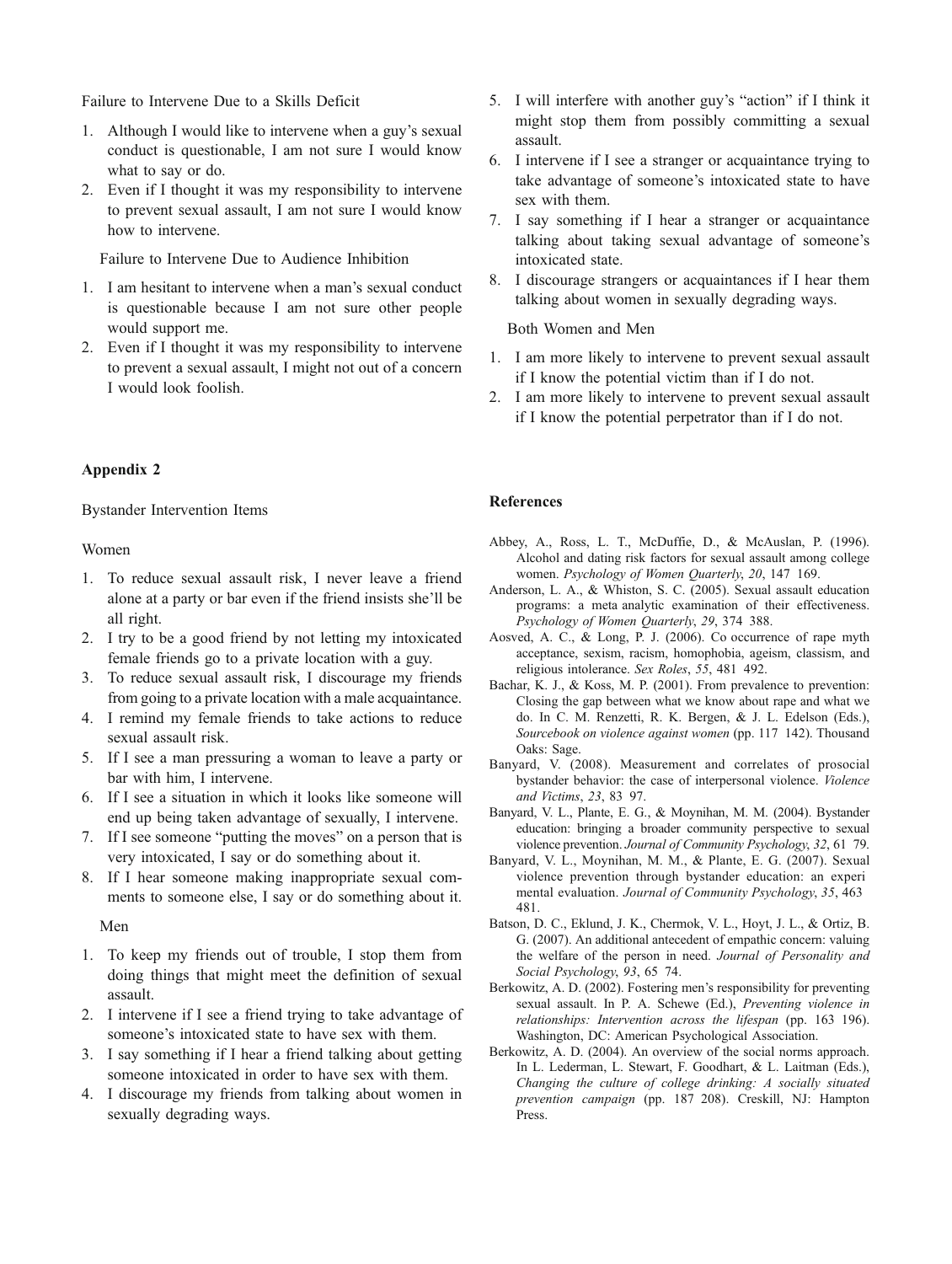- Brecklin, L. R., & Ullman, S. E. (2005). Self defense or assertiveness training and women's responses to sexual attacks. Journal of Interpersonal Violence, 20, 738 762.
- Breitenbecher, K. H. (2000). Sexual assault on college campuses: is an ounce of prevention enough? Applied and Preventative Psychol ogy, 9, 23 52.
- Burt, M. R. (1980). Cultural myths and supports of rape. Journal of Personality and Social Psychology, 38, 217 230.
- Carlson, M. (2008). I'd rather go along and be considered a man: masculinity and bystander intervention. Journal of Men's Studies, 16, 3 17.
- Carr, J. L., & VanDeusen, K. M. (2004). Risk factors for male sexual aggression on college campuses. Journal of Family Violence, 19, 279 289.
- Cassidy, L., & Hurrell, R. (1995). The influence of victim's attire on adolescents' judgments of date rape. Adolescence, 30, 319 323.
- Castello, J., Coomer, C., Stillwell, J., & Cate, K. L. (2006). The attribution of responsibility in acquaintance rape involving ecstasy. North American Journal of Psychology, 8, 411 420.
- Ching, C. L., & Burke, S. (1999). An assessment of college students' attitudes and empathy toward rape. College Student Journal, 3, 573 583.
- Cialdini, R. B., Brown, S. L., Lewis, B. P., Luce, C., & Neuberg, S. L. (1997). Reinterpreting the empathy altruism relationship: when one into one equals oneness. Journal of Personality and Social Psychology, 73, 481 494.
- Cramer, R. E., McMaster, M. R., Bartell, P. A., & Dragna, M. (1988). Subject competence and the minimization of the bystander effect. Journal of Applied Social Psychology, 18, 1133 1148.
- Deitz, S. R., Tiemann Blackwell, K., Daley, P. C., & Bentley, B. J. (1982). Measurement of empathy toward rape victims and rapists. Journal of Personality and Social Psychology, 43, 372 384.
- Eagly, A. H. (1987). Sex differences in social behavior: A social role interpretation. Hillsdale, NJ: Erlbaum.
- Eagly, A. H., & Crowley, M. (1986). Gender and helping behavior: a meta analytic review of the social psychological literature. Psychological Bulletin, 100, 283 308.
- Fabiano, P. M., Perkins, W., Berkowitz, A., Linkenbach, J., & Stark, C. (2003). Engaging men as social justice allies in ending violence against women: a social norms approach. Journal of American College Health, 52, 105 112.
- Fisher, B., Cullen, F., & Turner, M. (2000). The sexual victimization of college women. Washington, D.C.: U.S. Department of Justice, National Institute of Justice and Bureau of Justice Statistics.
- Fischer, P., Greitmeyer, T., Pollozek, F., & Frey, D. (2005). The unresponsive bystander: are bystanders more responsive in dangerous emergencies. European Journal of Social Psychology, 36, 267 278.
- Fogle, J. (2000). Acquaintance rape and the attribution of responsi bility: the role of alcohol and individual differences. Undergrad uate Research Journal of Indiana University SouthBend, 3.
- Foubert, J. D. (2000). The longitudinal effects of a rape prevention program on fraternity men's attitudes, behavioral intent, and behavior. Journal of American College Health, 48, 158 163.
- Gerber, G. L., Cronin, J. M., & Steigman, H. (2004). Attributions of blame in sexual assault to perpetrators and victims of both genders. Journal of Applied Social Psychology, 34, 2149 2165.
- Gottleib, J., & Carver, C. S. (1980). Anticipation of future interaction and the bystander effect. Journal of Experimental Social Psychology, 16, 253 260.
- Grant, J. M., Folger, W. A., & Hornak, J. N. (1995). College students' perception of victim responsibility in an acquaintance rape situation. College Student Journal, 29, 532 535.
- Hall, J. A. (1984). Nonverbal sex differences: Communication accuracy and expressive style. Baltimore: Johns Hopkins University Press.
- Harari, H., Harari, O., & White, R. V. (2001). The reaction to rape by American male bystanders. Journal of Social Psychology, 125, 653 658.
- Harrison, L. A., Howerton, P. M., Secarea, A. M., & Nguyen, C. Q. (2008). Effects of ingroup bias and gender role violations on acquaintance rape attributions. Sex Roles, 59, 713 725.
- Howard, W., & Crano, W. D. (1974). Effects of sex, conversation, location, and size of observer group on bystander intervention in a high risk situation. Sociometry, 37, 491 507.
- Jimenez, J. A., & Abreu, J. M. (2003). Race and sex effects on attitudinal perceptions of acquaintance rape. Journal of Counsel ing Psychology, 50, 252 256.
- Katz, J. (1995). Reconstructing masculinity in the locker room: mentors in violence prevention. Harvard Educational Review, 65, 163 174.
- Lambdin, C. L. (2005). Acquaintance rape empathy: effects of subject gender, victim gender, and the use of physical resistance. Dissertation Abstracts International: Section B: The Sciences and Engineering, 66(3 B), 1784.
- Latane, B., & Darley, J. M. (1968). Group inhibition of bystander intervention. Journal of Personality and Social Psychology, 10, 215 221.
- Latane, B., & Darley, J. M. (1970). The unresponsive bystander: Why doesn't he help. New York: Appleton Century Crofts.
- Latane, B., & Nida, S. (1981). Ten years of research on group size and helping. Psychological Bulletin, 89, 308 324.
- Levine, M., Cassidy, C., Brazier, G., & Reicher, S. (2002). Self categorization and bystander non intervention. Journal of Ap plied Social Psychology, 32, 1452 1463.
- Lisak, D., & Miller, P. M. (2002). Repeat rape and multiple offending among undetected rapists. Violence and Victims, 17, 73 84.
- Loewenstein, G., & Small, D. A. (2007). The scarecrow and the tin man: the vicissitudes of human sympathy and caring. Review of General Psychology, 11, 112 126.
- Lonsway, K. A., & Fitzgerald, L. F. (1994). Rape myths: in review. Psychology of Women Quarterly, 18, 133 164.
- Norris, J., & Cubbins, L. A. (1992). Effects of victims' and assailants' alcohol consumption on judgments of their behavior and traits. Psychology of Women Quarterly, 16, 179 191.
- O'Brien, J. (2001). The MVP program: focus on student athletes. In A. J. Ottens, & K. Hotteling (Eds.), Sexual violence on campus (pp. 141 161). New York: Springer.
- Potter, S. J., Stapleton, J. G., & Moynihan, M. M. (2008). Designing, implementing, and evaluating a media campaign illustrating the bystander role. Journal of Prevention and Intervention in the Community, 36, 39 55.
- Rozee, P. D., & Koss, M. P. (2001). Rape: a century of resistance. Psychology of Women Quarterly, 25, 295 311.
- Rutkowski, G. K., Gruder, C. L., & Romer, D. (1983). Group cohesiveness, social norms, and bystander intervention. Journal of Personality and Social Psychology, 44, 545 552.
- Sampson, R. (2003). Acquaintance rape of college students. U.S. Department of Justice: Office of Community Oriented Policing Services.
- Schewe, P. A. (2002). Guidelines for developing rape prevention and risk reduction interventions. In P. A. Schewe (Ed.), Preventing violence in relationships: Intervention across the lifespan (pp. 107 133). Washington, DC: American Psychological Association.
- Schult, D. G., & Schneider, L. J. (1991). The role of sexual provoca tiveness, rape history, and observer gender in perceptions of blame in sexual assault. Journal of Interpersonal Violence, 6, 94 101.
- Schwartz, S. H., & Gottleib, A. (1980). Bystander anonymity and reaction to emergencies. Journal of Personality and Social Psychology, 39, 418 430.